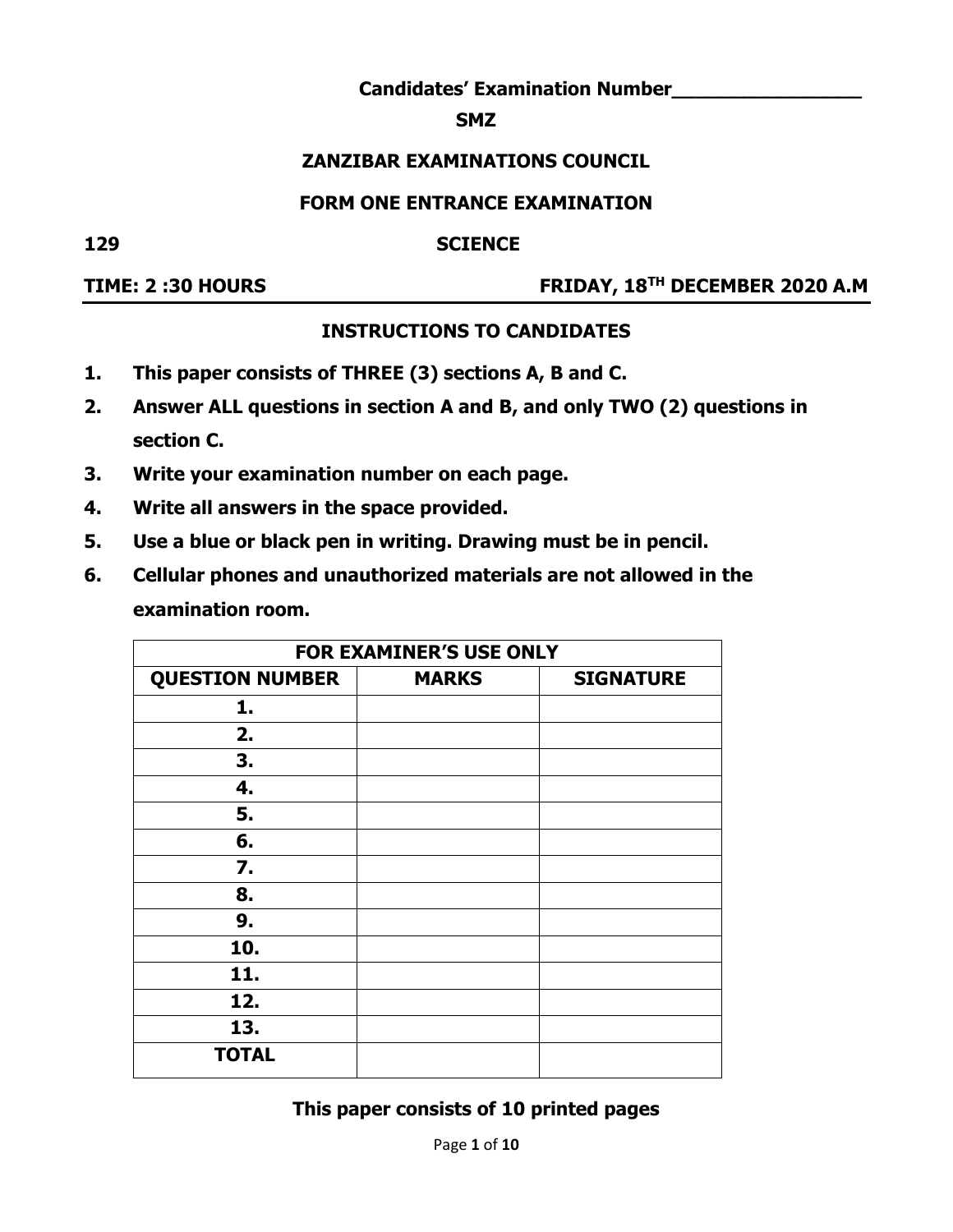# **SECTION A: (30 Marks)**

# **Answer ALL questions in this section.**

1. Choose the correct answer from the given alternatives and write its letter in the table below.

|       | <b>Answers</b>                                                                                            |                                                   |        |                   |
|-------|-----------------------------------------------------------------------------------------------------------|---------------------------------------------------|--------|-------------------|
| X.    | One of the following is not an agent of soil erosion<br>B. Moving water C. Moving animals<br>A. Wind      |                                                   |        | D. Waste disposal |
| ix.   | Which one of the following can pass in all three states of matter<br>B. Metal iron<br>A. Water            | C. Piece of wood                                  |        | D. Plastic        |
| viii. | Sneezing and coughing are the methods of spreading<br>A. STDs germs<br>B. Air borne disease germs         | C. HIV/AIDS germs<br>D. Water borne disease germs |        |                   |
| vii.  | Boiling point of water is<br>A. 0 °C<br>B. 100 °C                                                         | C. $10^{0}C$                                      |        | D. 78 $^0C$       |
| vi.   | Deficiency of vitamin $B_1$ in diet can cause<br>A. Marasmus<br>Beriberi<br>B.                            | C. Goitre                                         |        | D. Pellagra       |
| v.    | The common type of cells used in electricity are<br>A. Large and small cells<br>B. Dry and big cells      | C. Wet and large cells<br>D. Wet and dry cells    |        |                   |
| iv.   | Xylem and phloem are present in<br>A. Upper epidermis<br>B. Lower epidermis                               | C. Palisade mesophyll<br>D. Spongy mesophyll      |        |                   |
| iii.  | The other term for short sightedness is<br>B. Hypermetropia C. Astigmatism<br>A. Myopia                   |                                                   |        | D. Blindness      |
| ii.   | Which organ is used to detect vibration of sound?<br>B. Mouth<br>A. Nose                                  | C. Skin                                           | D. Ear |                   |
| i.    | The organisms which have stronger incisors teeth are<br>B. Carnivorous C. Herbivorous<br>A. Insectivorous |                                                   |        | D. Omnivorous     |

|  | <br>IV | $\mathbf{v}$ | .<br>vı | vii | viii | $\cdots$<br>$\mathbf{v}$ |  |
|--|--------|--------------|---------|-----|------|--------------------------|--|
|  |        |              |         |     |      |                          |  |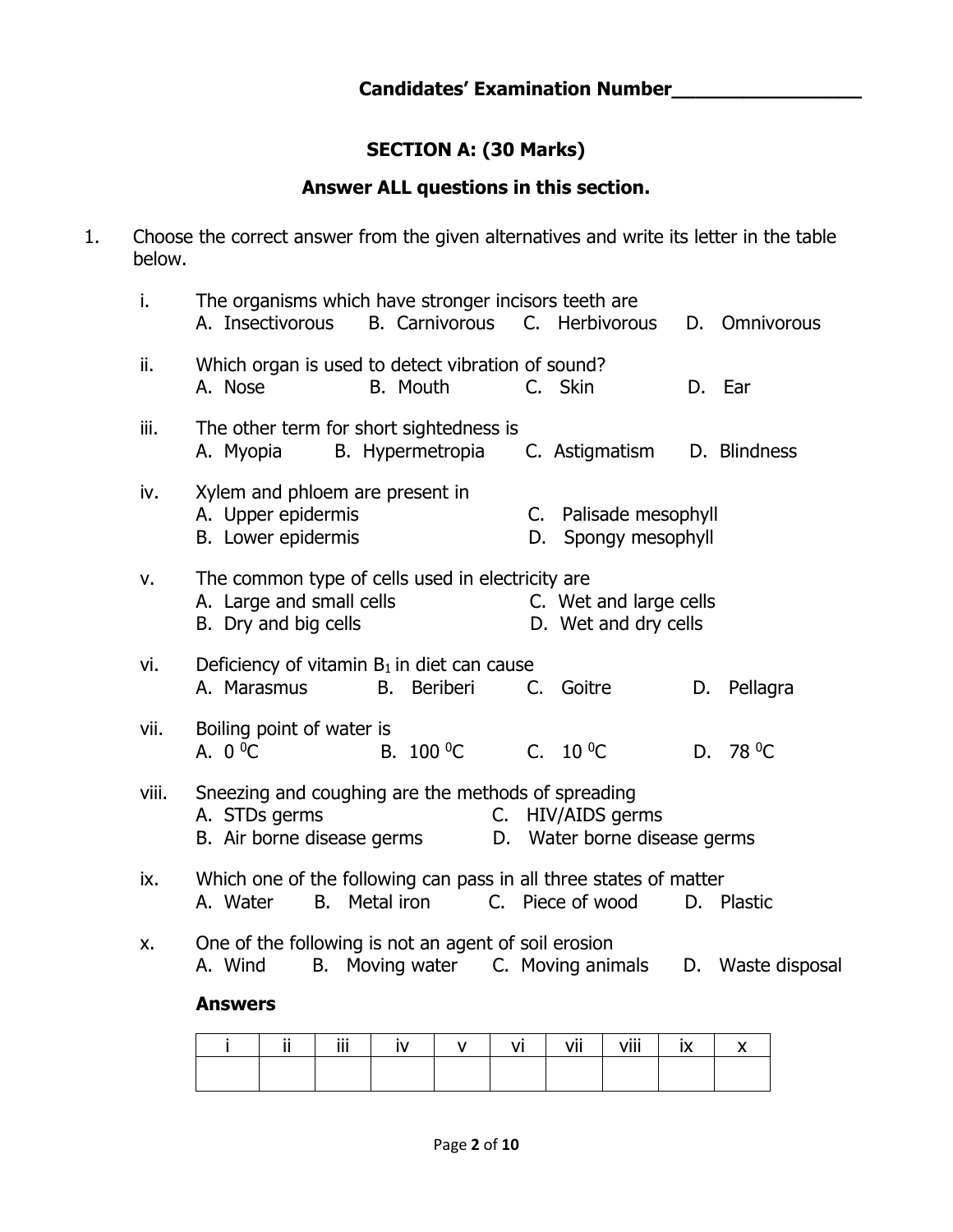2. Match the sentence in **LIST A** with the corresponding word in **LIST B**. Write its letter in the table below.

| <b>LIST A</b>                                  | <b>LIST B</b>                    |
|------------------------------------------------|----------------------------------|
| Saliva has digestive enzyme called<br>Τ.       | Reproductive<br>А.               |
| The process of breaking down food into<br>ii.  | В.<br>Dynamo                     |
| smaller particles                              | C.<br>Oxygen                     |
| First class lever<br>iii.                      | Too much sweating at night<br>D. |
| Light travels in a straight line<br>iv.        | Е.<br>Law of reflection          |
| Change mechanical energy into electrical<br>ν. | F.<br>Earthworms                 |
| energy                                         | Fish<br>G.                       |
| A bacteria that cause gonorrhea<br>vi.         | Н.<br>Amylase                    |
| vii. It is used in the process of burning      | Insects and birds<br>T.          |
| substances                                     | J.<br>Fulcrum at center          |
| viii. Symptom of Tuberculosis                  | K. .<br>Effort at center         |
| The agents of pollination<br>ix.               | Digestion                        |
| Organisms that live in the soil<br>x.          | Rectilinear propagation<br>М.    |
|                                                | N.<br>Motor                      |
|                                                | Neisseria<br>O.                  |

#### **Answers**

| ii.<br>. . | iii<br>. | $\cdot$ | $\mathbf{v}$ | vii i | viii<br>v 111 | IV<br>.,, |  |
|------------|----------|---------|--------------|-------|---------------|-----------|--|
|            |          |         |              |       |               |           |  |

3. Write **TRUE** if the sentence is right and **FALSE** if the sentence is wrong in the given spaces.

| i.    | Organisms living in the soil give nutrients in the soil. |  |
|-------|----------------------------------------------------------|--|
| ii.   | The liquid found in thermometers is water and spirit.    |  |
| iii.  | The respiratory surface is thin and well-ventilated.     |  |
| iv.   | White blood cells are made up in the bone marrow.        |  |
| v.    | Photosynthesis needs two conditions only.                |  |
| vi.   | Chlorophyll pigment captures sunlight energy.            |  |
| vii.  | Pregnant women need different kinds of nutrients.        |  |
| viii. | Obesity is the condition of becoming too thin.           |  |
| ix.   | The water pressure increases as the depth increase.      |  |
| x.    | Plastics are waste products that decay easily.           |  |
|       |                                                          |  |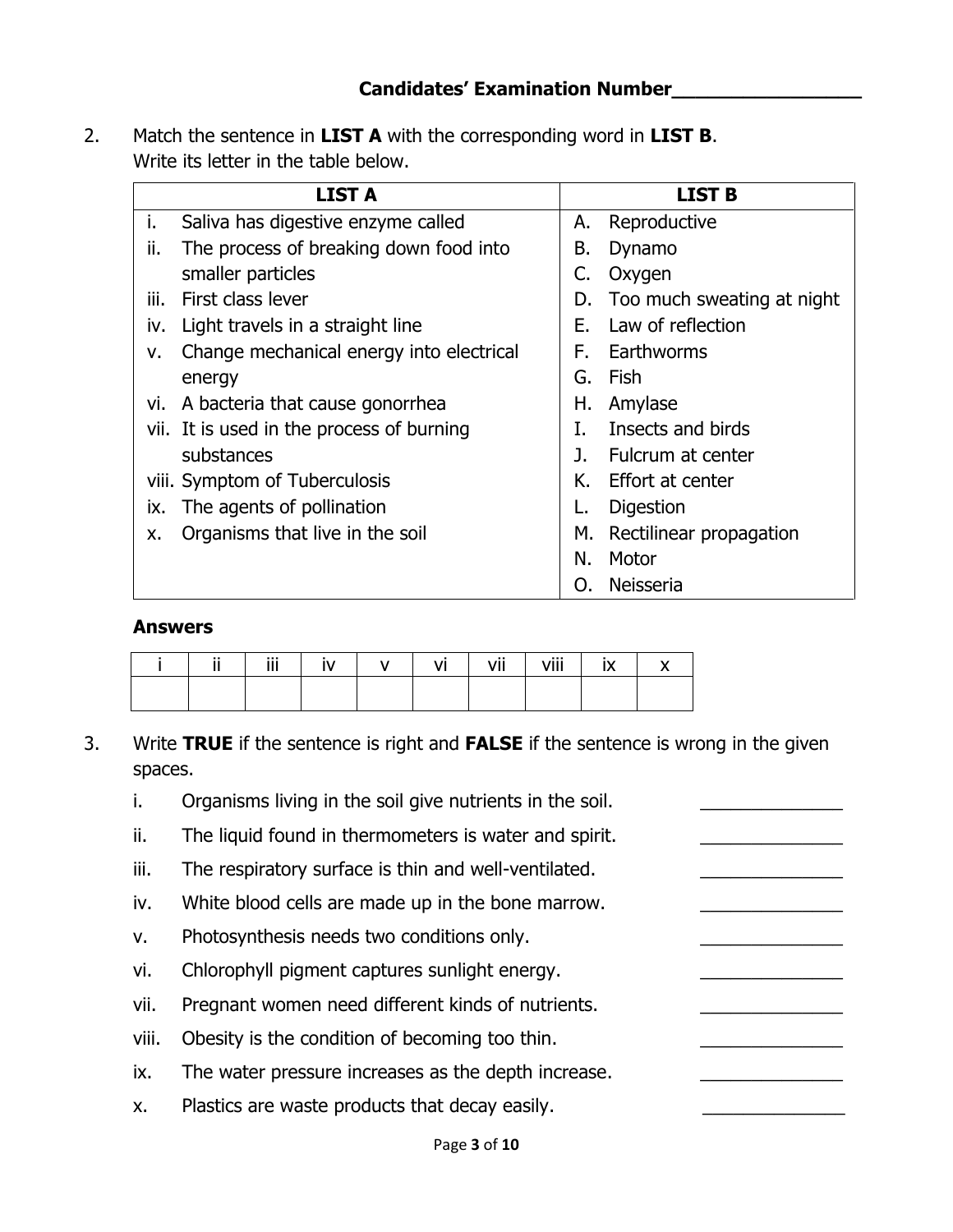# **SECTION B: (50 Marks)**

# **Answer ALL questions in this section.**

# 4. Fill in the blanks by choosing the correct words in the box below.

- a) Two substances which are attracted by a magnet are and  $\qquad \qquad \qquad \qquad \qquad$
- b) Temperature is measured by instrument called \_\_\_\_\_\_\_\_\_\_\_\_\_\_, within it there is a liquid called  $\Box$
- c) In germination the plumule develops into a \_\_\_\_\_\_\_\_\_\_\_\_\_\_\_\_\_\_\_\_ and the radicle develops into a \_\_\_\_\_\_\_\_\_\_\_\_\_\_\_\_\_\_\_\_.
- d) The peripheral nervous system consists of neurons, \_\_\_\_\_\_\_\_\_\_\_\_\_\_\_\_\_ nerves and the **the contract of the contract of the contract of the contract of the nerves.**
- e) The \_\_\_\_\_\_\_\_\_\_\_\_\_\_\_\_\_\_\_\_\_ rotates the wind turbine which makes the generator to produce \_\_\_\_\_\_\_\_\_\_\_\_\_\_\_\_\_\_\_\_\_\_\_\_\_\_.

 Thermometer, root, iron, cranial, stick, shoot, propeller, medicine, spinal, sound, hygrometer, carbon, nickel, electricity, mercury, heat

\_\_\_\_\_\_\_\_\_\_\_\_\_\_\_\_\_\_\_\_\_\_\_\_\_\_\_\_\_\_\_\_\_\_\_\_\_\_\_\_\_\_\_\_\_\_\_\_\_\_\_\_\_\_\_\_\_\_\_\_\_\_\_\_\_

\_\_\_\_\_\_\_\_\_\_\_\_\_\_\_\_\_\_\_\_\_\_\_\_\_\_\_\_\_\_\_\_\_\_\_\_\_\_\_\_\_\_\_\_\_\_\_\_\_\_\_\_\_\_\_\_\_\_\_\_\_\_\_\_\_

\_\_\_\_\_\_\_\_\_\_\_\_\_\_\_\_\_\_\_\_\_\_\_\_\_\_\_\_\_\_\_\_\_\_\_\_\_\_\_\_\_\_\_\_\_\_\_\_\_\_\_\_\_\_\_\_\_\_\_\_\_\_\_\_\_

\_\_\_\_\_\_\_\_\_\_\_\_\_\_\_\_\_\_\_\_\_\_\_\_\_\_\_\_\_\_\_\_\_\_\_\_\_\_\_\_\_\_\_\_\_\_\_\_\_\_\_\_\_\_\_\_\_\_\_\_\_\_\_\_\_

\_\_\_\_\_\_\_\_\_\_\_\_\_\_\_\_\_\_\_\_\_\_\_\_\_\_\_\_\_\_\_\_\_\_\_\_\_\_\_\_\_\_\_\_\_\_\_\_\_\_\_\_\_\_\_\_\_\_\_\_\_\_\_\_\_

\_\_\_\_\_\_\_\_\_\_\_\_\_\_\_\_\_\_\_\_\_\_\_\_\_\_\_\_\_\_\_\_\_\_\_\_\_\_\_\_\_\_\_\_\_\_\_\_\_\_\_\_\_\_\_\_\_\_\_\_\_\_\_\_\_

\_\_\_\_\_\_\_\_\_\_\_\_\_\_\_\_\_\_\_\_\_\_\_\_\_\_\_\_\_\_\_\_\_\_\_\_\_\_\_\_\_\_\_\_\_\_\_\_\_\_\_\_\_\_\_\_\_\_\_\_\_\_\_\_\_

\_\_\_\_\_\_\_\_\_\_\_\_\_\_\_\_\_\_\_\_\_\_\_\_\_\_\_\_\_\_\_\_\_\_\_\_\_\_\_\_\_\_\_\_\_\_\_\_\_\_\_\_\_\_\_\_\_\_\_\_\_\_\_\_\_

- 5. a) Write the meaning of the following terms.
	- i. Voluntary counseling (VC)

ii. Voluntary testing (VT)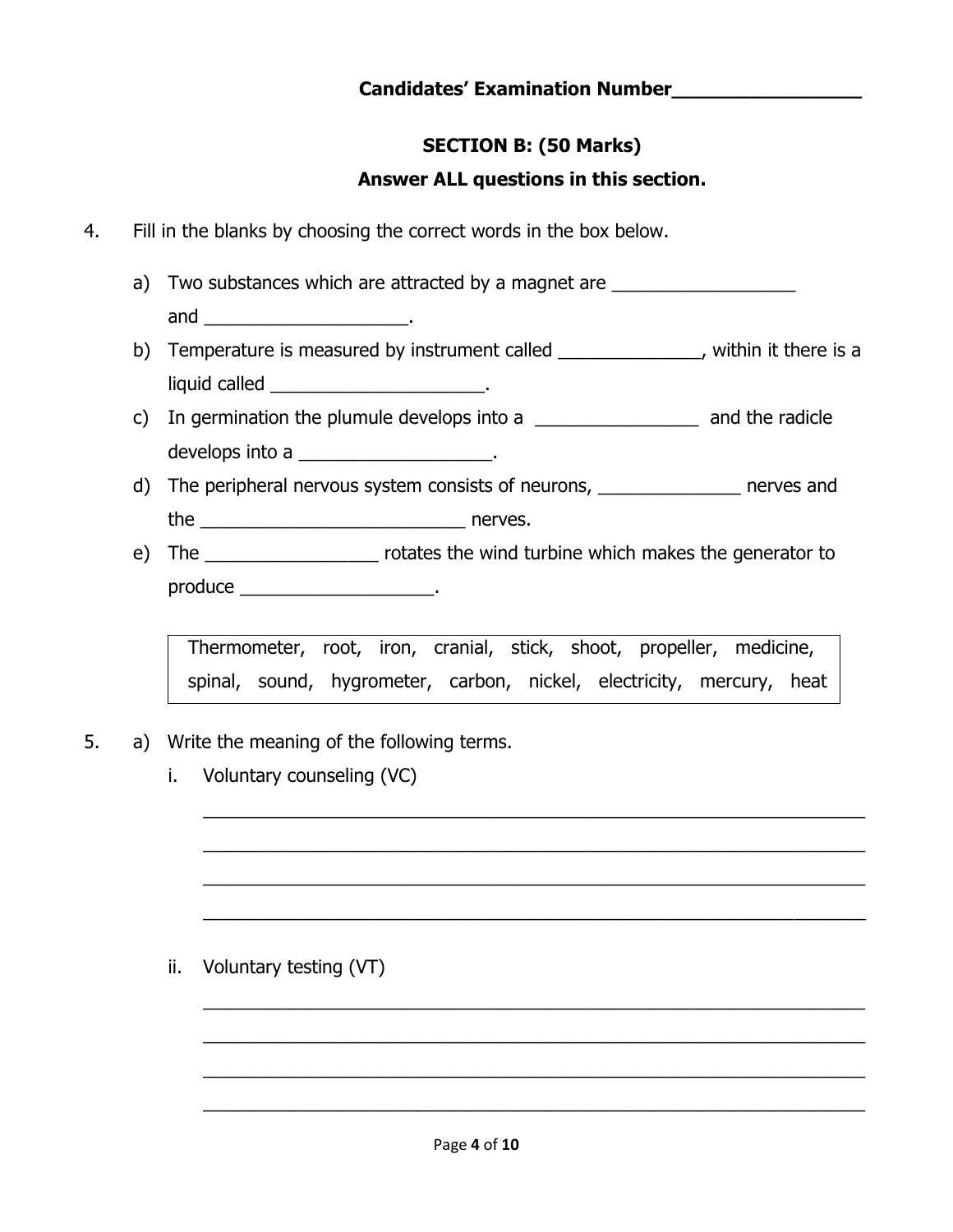| b)           | List down two (2) importance of Voluntary Counseling and Testing (VCT).                         |
|--------------|-------------------------------------------------------------------------------------------------|
|              | i.                                                                                              |
|              |                                                                                                 |
|              | ii.<br><u> 1989 - Johann Barbara, margaret eta idazlearia (h. 1989).</u>                        |
|              |                                                                                                 |
| a)           | What is boiling point?                                                                          |
|              |                                                                                                 |
| b)           | Name the two (2) types of hardness of water.                                                    |
|              | ii.<br>i.                                                                                       |
| $\mathsf{C}$ | Identify the type of water that forms lather easily with soap. Give one (1) example.            |
|              |                                                                                                 |
| $\mathsf{d}$ | Identify the type of water that does not form lather easily with soap. Give one (1)<br>example. |
|              |                                                                                                 |
|              |                                                                                                 |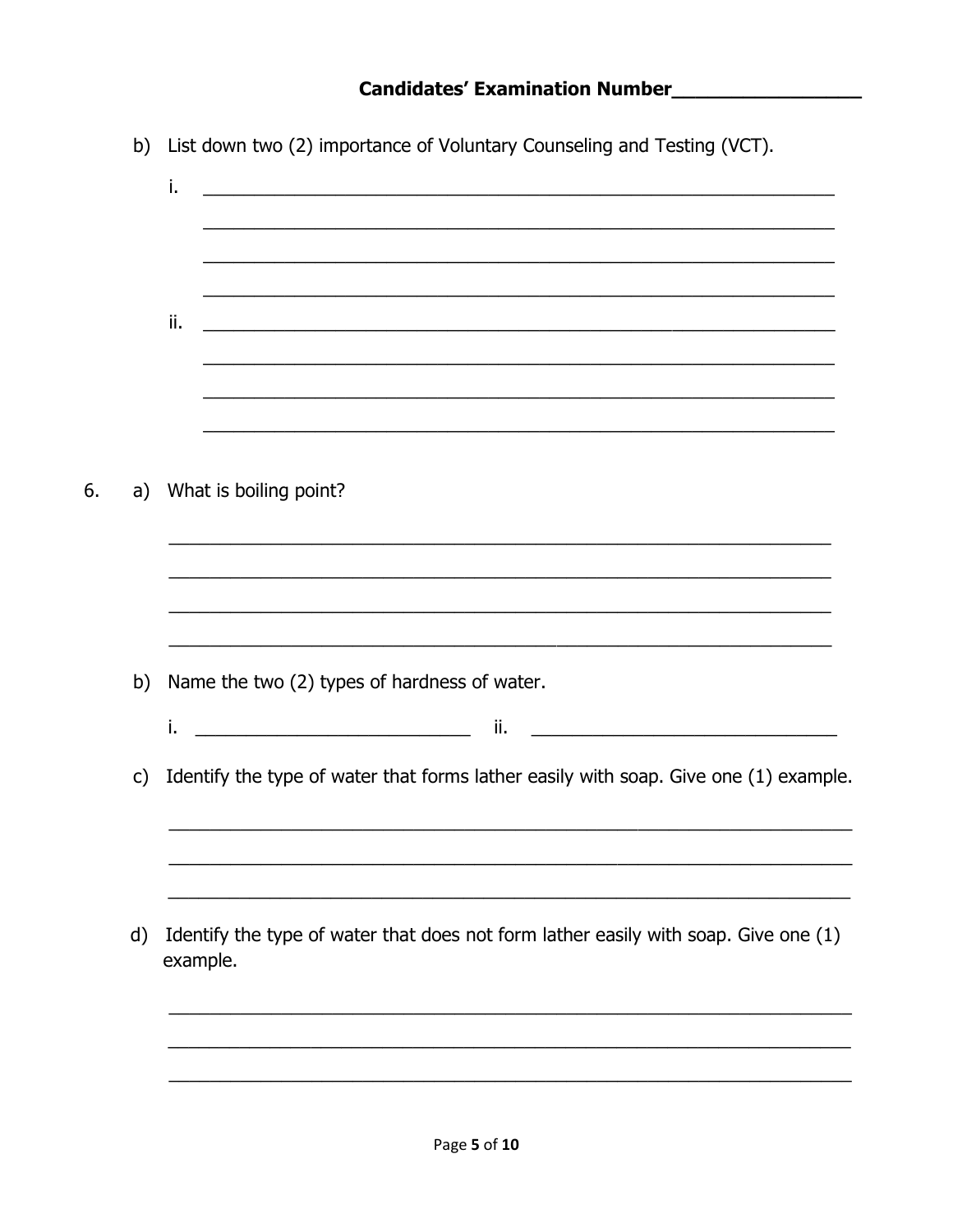- 7. Draw the diagram of the longitudinal section of the human heart.
	- i. Label the four (4) chambers of the heart.
	- ii. Show the aorta, pulmonary vein and pulmonary artery.

### 8. a) What is a fruit?

| b) Name the two (2) types of fruits. Give one (1) example in each case.                                               |
|-----------------------------------------------------------------------------------------------------------------------|
|                                                                                                                       |
|                                                                                                                       |
| c) Mention the three (3) parts of the fruits.                                                                         |
| <u>i. – La componenta de la componenta de la componenta de la componenta de la componenta de la componenta de la </u> |
|                                                                                                                       |
|                                                                                                                       |
|                                                                                                                       |

\_\_\_\_\_\_\_\_\_\_\_\_\_\_\_\_\_\_\_\_\_\_\_\_\_\_\_\_\_\_\_\_\_\_\_\_\_\_\_\_\_\_\_\_\_\_\_\_\_\_\_\_\_\_\_\_\_\_\_\_\_\_\_\_\_\_\_\_\_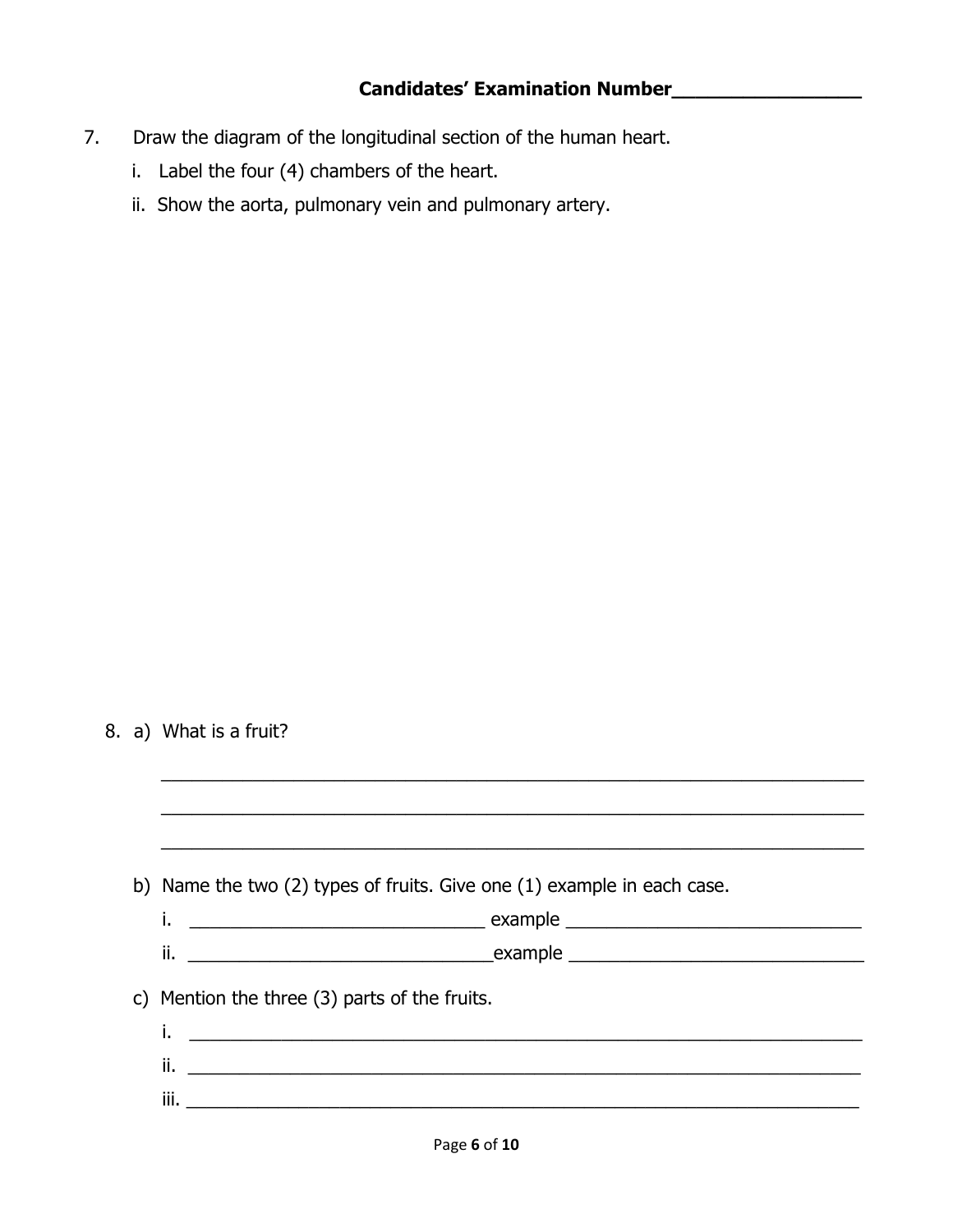## **Candidates' Examination Number\_\_\_\_\_\_\_\_\_\_\_\_\_\_\_\_**

- 9. a) Mention three (3) conditions which are necessary for germination.
	- i)  $\Box$
	- $\overline{\text{ii}}$  $\overline{\text{iii}}$ )
	- b) Label the parts of a longitudinal section of a bean seed shown below.



## **SECTION C: (20 Marks)**

### **Answer any TWO (2) questions in this section.**

10. a) Below is a diagram that shows the structure of the skeletal system of a human being. Label the parts indicated by letters A to D.





Page **7** of **10**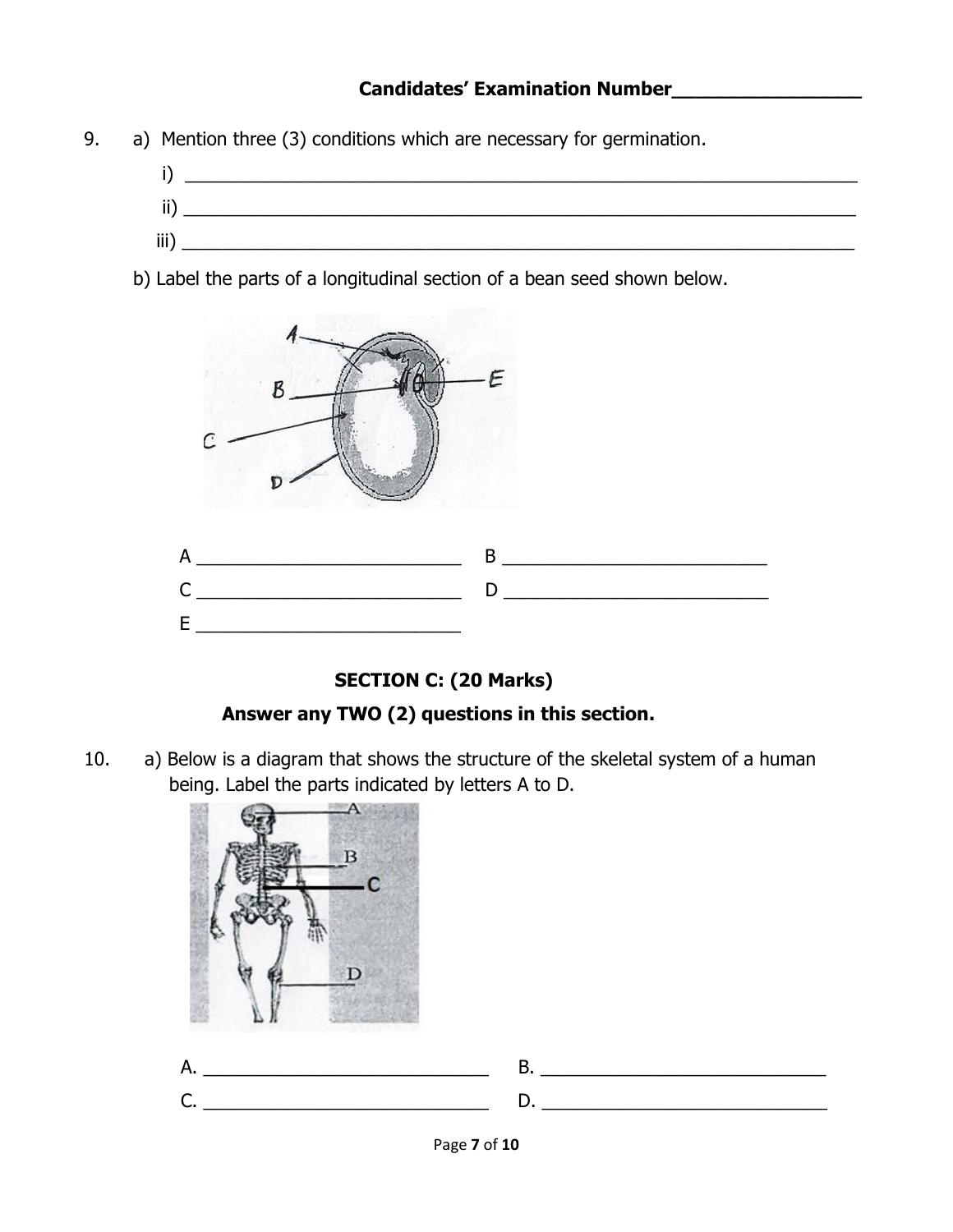# Candidates' Examination Number

|     |    | b) List three (3) functions of the human skeletal system.                                                                  |
|-----|----|----------------------------------------------------------------------------------------------------------------------------|
|     |    | i.<br><u> 2002 - Jan James James Jan James James James James James James James James James James James James James Jam</u> |
|     |    |                                                                                                                            |
|     |    |                                                                                                                            |
|     |    |                                                                                                                            |
| 11. |    | a) What is alimentary canal?                                                                                               |
|     |    |                                                                                                                            |
|     |    |                                                                                                                            |
|     |    | b) Name the main parts of digestive system of a human.                                                                     |
|     |    |                                                                                                                            |
|     |    |                                                                                                                            |
|     |    | c) i. Mention one (1) organ that helps the process of digestion.                                                           |
|     |    |                                                                                                                            |
|     |    | ii. Name one (1) gland that helps the process of digestion.                                                                |
|     |    |                                                                                                                            |
|     |    |                                                                                                                            |
| 12. | a) | Write a short essay on three (3) ways of transmission of HIV/AIDS.                                                         |
|     |    |                                                                                                                            |
|     |    |                                                                                                                            |
|     |    |                                                                                                                            |
|     |    |                                                                                                                            |
|     |    |                                                                                                                            |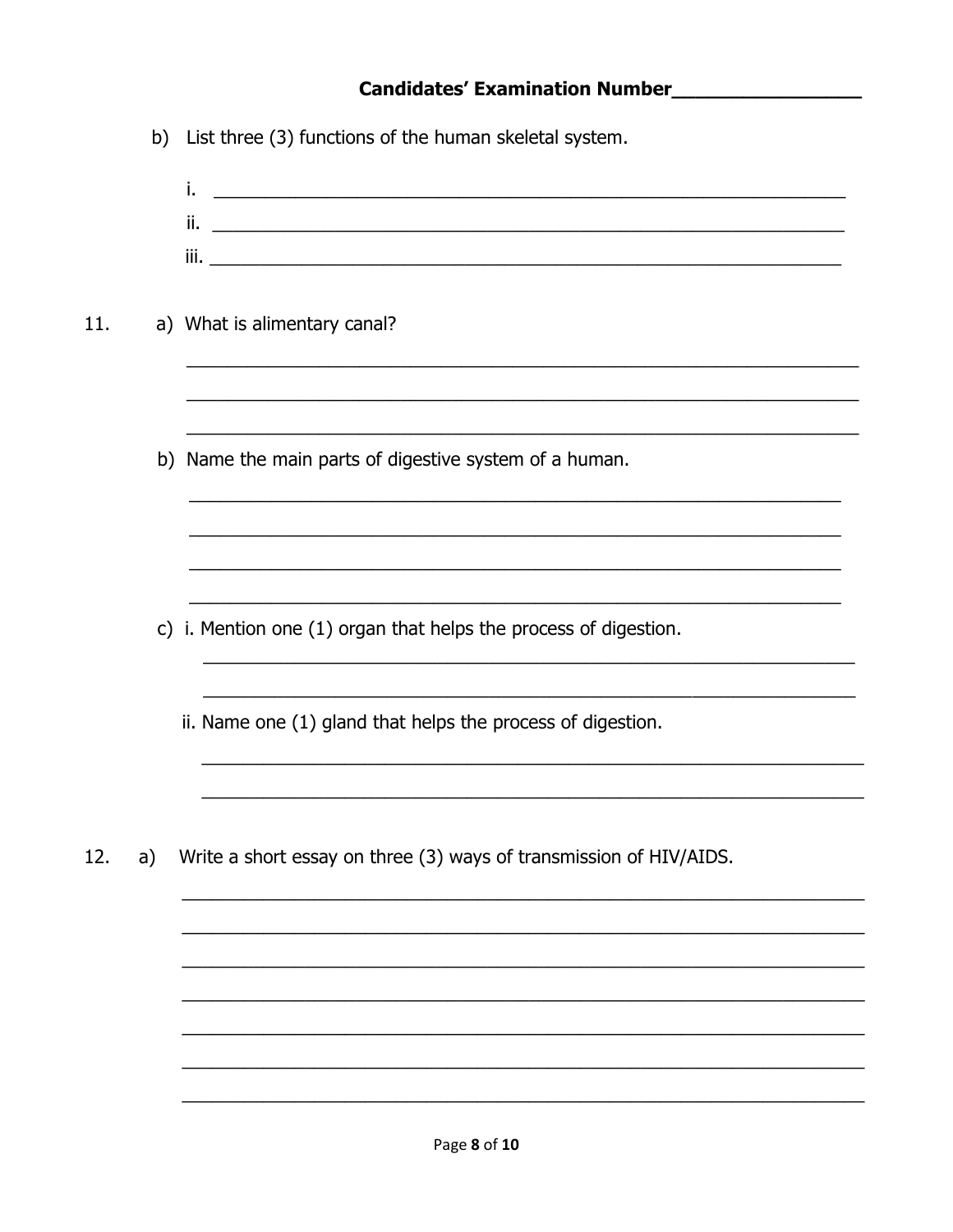|                                                                          | <b>Candidates' Examination Number__</b> |  |  |  |
|--------------------------------------------------------------------------|-----------------------------------------|--|--|--|
|                                                                          |                                         |  |  |  |
|                                                                          |                                         |  |  |  |
|                                                                          |                                         |  |  |  |
|                                                                          |                                         |  |  |  |
|                                                                          |                                         |  |  |  |
|                                                                          |                                         |  |  |  |
|                                                                          |                                         |  |  |  |
|                                                                          |                                         |  |  |  |
|                                                                          |                                         |  |  |  |
|                                                                          |                                         |  |  |  |
|                                                                          |                                         |  |  |  |
|                                                                          |                                         |  |  |  |
|                                                                          |                                         |  |  |  |
|                                                                          |                                         |  |  |  |
|                                                                          |                                         |  |  |  |
|                                                                          |                                         |  |  |  |
|                                                                          |                                         |  |  |  |
|                                                                          |                                         |  |  |  |
|                                                                          |                                         |  |  |  |
|                                                                          |                                         |  |  |  |
|                                                                          |                                         |  |  |  |
|                                                                          |                                         |  |  |  |
|                                                                          |                                         |  |  |  |
|                                                                          |                                         |  |  |  |
|                                                                          |                                         |  |  |  |
|                                                                          |                                         |  |  |  |
|                                                                          |                                         |  |  |  |
|                                                                          |                                         |  |  |  |
|                                                                          |                                         |  |  |  |
|                                                                          |                                         |  |  |  |
| Mention any two (2) ways to take care of PLWHA at home.                  |                                         |  |  |  |
|                                                                          |                                         |  |  |  |
| <u> 1989 - Johann John Stein, mars an deus Amerikaansk kommunister (</u> |                                         |  |  |  |
|                                                                          |                                         |  |  |  |
|                                                                          |                                         |  |  |  |
| <u> 1989 - Johann Barbara, martxa alemaniar a</u>                        |                                         |  |  |  |

 $b)$